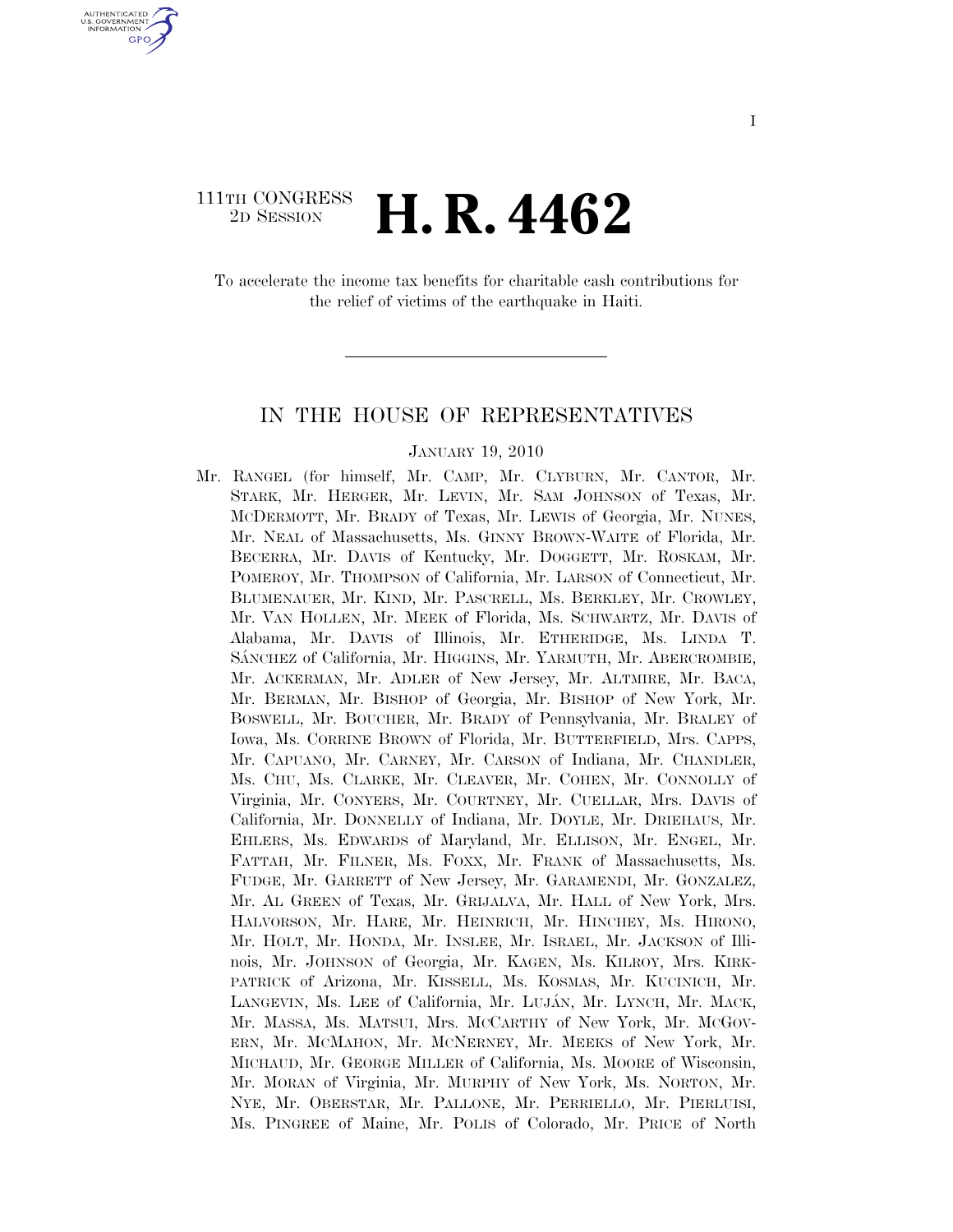Carolina, Mr. REHBERG, Mr. REYES, Ms. RICHARDSON, Ms. ROS-LEHTINEN, Mr. ROTHMAN of New Jersey, Ms. ROYBAL-ALLARD, Mr. RUSH, Ms. SCHAKOWSKY, Mr. SCHAUER, Mr. SCOTT of Virginia, Mr. SCHIFF, Mr. SCHOCK, Mr. SERRANO, Mr. SESTAK, Ms. SHEA-PORTER, Mr. SHERMAN, Mr. SIRES, Mr. SKELTON, Mr. SMITH of Washington, Mr. SNYDER, Mr. STUPAK, Mr. TEAGUE, Mr. THOMPSON of Mississippi, Mr. TOWNS, Ms. TSONGAS, Mr. WALZ, Ms. WASSERMAN SCHULTZ, Mr. WEINER, Mr. WILSON of Ohio, Mr. WILSON of South Carolina, Ms. WOOLSEY, and Mr. WU) introduced the following bill; which was referred to the Committee on Ways and Means

# **A BILL**

To accelerate the income tax benefits for charitable cash contributions for the relief of victims of the earthquake in Haiti.

1 *Be it enacted by the Senate and House of Representa-*

2 *tives of the United States of America in Congress assembled,* 

3 **SECTION 1. ACCELERATION OF INCOME TAX BENEFITS FOR** 

### 4 **CHARITABLE CASH CONTRIBUTIONS FOR RE-**

5 **LIEF OF VICTIMS OF EARTHQUAKE IN HAITI.** 

 (a) IN GENERAL.—For purposes of section 170 of the Internal Revenue Code of 1986, a taxpayer may treat any contribution described in subsection (b) made after Janu- ary 11, 2010, and before March 1, 2010, as if such con- tribution was made on December 31, 2009, and not in 11 2010.

12 (b) CONTRIBUTION DESCRIBED.—A contribution is 13 described in this subsection if such contribution is a cash 14 contribution made for the relief of victims in areas af